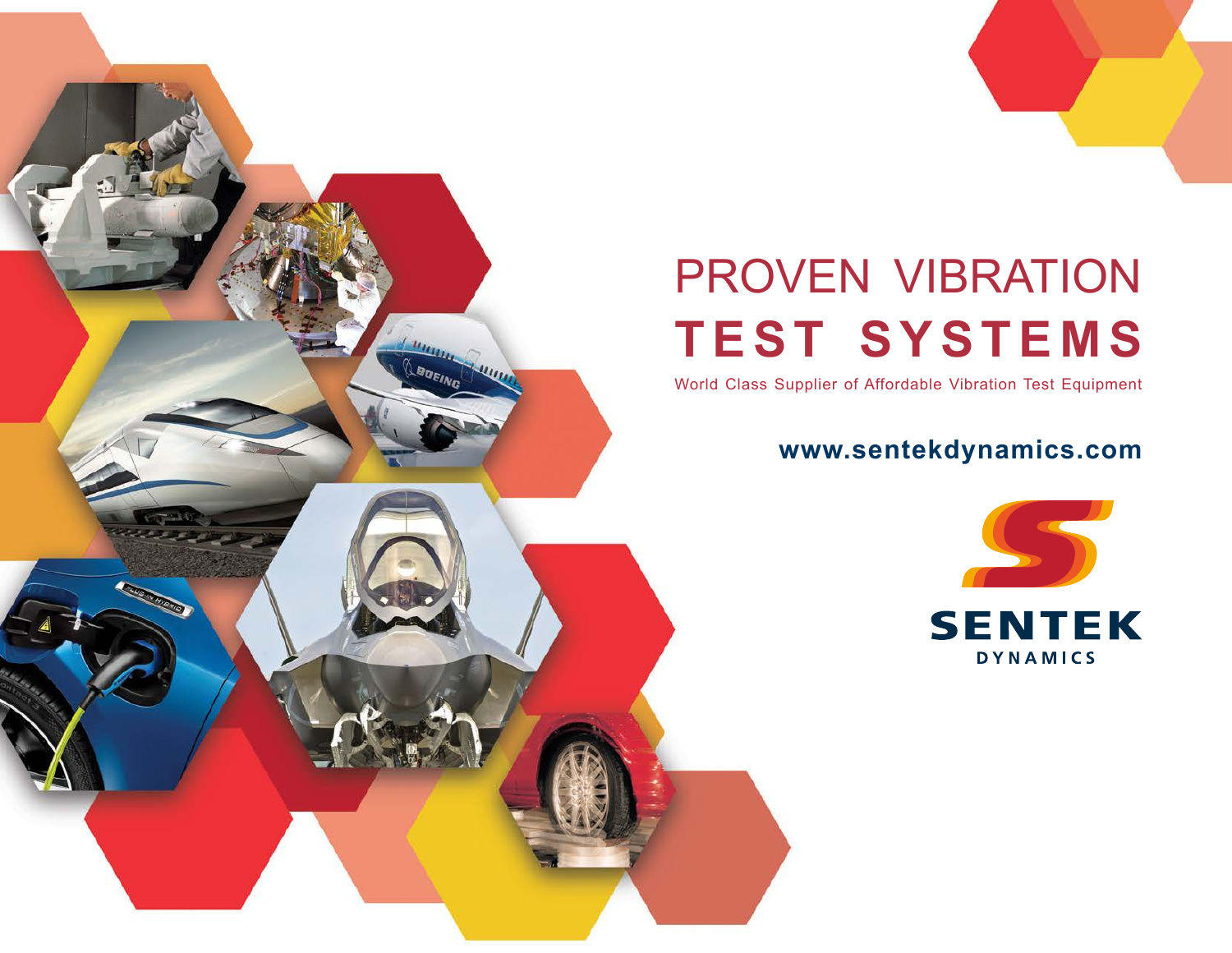### **About Sentek Dynamics**

Sentek Dynamics is focused on turn-key solutions for vibration and environmental testing. With headquarters in Santa Clara, CA and a product demonstration, service and assembly facility in the Charlotte, NC metroplex, Sentek Dynamics offers customers coast-to-coast locations for superior service and rapid response. In collaboration with its sister company, Crystal Instruments, Sentek Dynamics develops and markets a wide range of vibration test equipment, environmental test chambers, and instruments for control, data recording and analysis. With this comprehensive product line, Sentek Dynamics can offer turn-key vibration and environmental testing solutions for today′s demanding test requirements.

Sentek Dynamics is currently in the process of establishing a local team in North Carolina to produce systems that are tested and assembled in the USA from globally sourced parts. The establishment of our local North Carolina facility furthers our commitment to providing high quality testing solutions.

Sentek Dynamics' products include a wide range of standard and optional features to meet specific test requirements. Vibration testing systems include high-efficiency air-cooled power amplifiers, slip tables in low and highpressure designs when affordability or high resistance to overturning moments is the priority, long-stroke options to meet transportation test

requirements, air-cooled systems with remote intake and exhaust hose connections for use in labs with controlled environments, simultaneous 3-axis testing systems for reproducing realworld vibration environments in the lab, highperformance shakers with 1470 m/s² (150 g) acceleration, motorized gearboxes for shaker rotation, and a variety of isolation systems to avoid the need for a seismic floor. Environmental test systems include chambers with temperature, temperature and humidity, and combined temperature, humidity and vibration.

The Sentek Dynamics′ Team consists of a talented group of engineers, technicians and support personnel with an extensive background in the vibration and environmental testing industry. The design staff includes skilled mechanical and electrical engineers that can rapidly integrate advanced technologies to meet unique customer requirements. This enables Sentek Dynamics to consistently deliver a widevariety of standard and custom-engineered products that exceed customer expectations in terms of quality and performance.

Delivery and quality initiatives form an integral part of the Sentek Dynamics culture. This enables Sentek Dynamics to consistently deliver a wide-variety of standard and custom-engineered products that exceed the specifications of other vibration and environmental test system manufacturers.



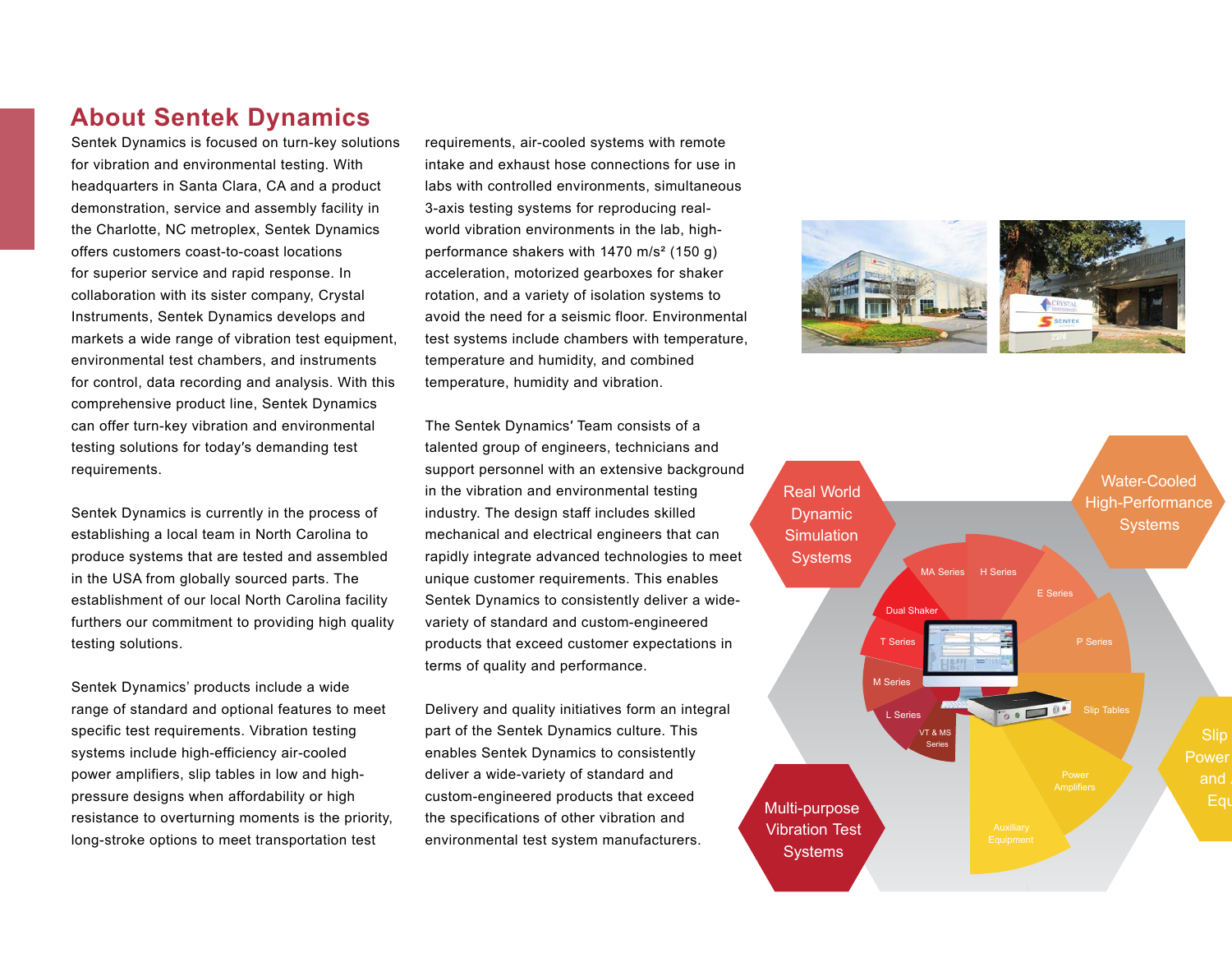**Multi-Purpose Test Systems\***

*\* Systems tested & assembled in the USA coming soon. Contact Sentek Dynamics for availability.*

#### **Low and Medium-Force Shakers**

Sentek Dynamics' L Series and M Series are aircooled vibration testing systems ideally suited to testing small to medium sized components and assemblies and are cost-effective solutions to today's demanding test requirements. They are available in vertical only and mono-base configurations (integral slip table). Each system includes the shaker, amplifier, blower and interconnecting cables and hoses.

- Up to 73.5 kN (16,520 lbf) Sine force capability
- Static payload capability up to 1000 kg (2205 lb)
- Working frequency up to 5000 Hz
- Pneumatic load support
- Air-isolated trunnion

Available options:

Tables,

Auxiliary ipment

- Air-isolation feet, pads or mounts
- Automatic armature centering in static and dynamic modes
- Motorized gearbox for shaker rotation standard on systems at or above 49 kN (11,010 lbf)

#### **New High-force, Air-cooled 73.5 kN (16,520 lbf) Vibration Testing System**

Sentek Dynamics' new M7544A all air-cooled vibration testing system offers a high-force test capability with reliable, low-maintenance air-cooling. It is ideally suited to testing large aerospace, automotive and military components. Numerous options are available, including automatic armature centering in static and dynamic modes, and a 76 mm (3 inch) long-stroke option to meet today's lowfrequency, long-stroke transportation testing needs. **Amplifiers** 



#### **L Series - Low-Force Shakers** Air-cooled 0.98 - 9.8 kN (220 - 2200 lbf)

| <b>System Performance</b>              | L0111A    | L0211A    | L0315M      | <b>L0620M</b> | L1024M      |
|----------------------------------------|-----------|-----------|-------------|---------------|-------------|
| Sine Force Peak kN (lbf)               | 0.98(220) | 1.96(440) | 2.94(660)   | 5.88 (1320)   | 9.8(2200)   |
| Random Force rms kN (lbf)              | 0.98(220) | 1.96(440) | 2.94(660)   | 5.88 (1320)   | 9.8(2200)   |
| Shock Force (6 ms) kN (lbf)            | 1.96(440) | 3.92(880) | 5.88 (1320) | 11.76 (2640)  | 19.6 (4400) |
| Frequency Range Hz                     | 5-4500    | 5-4500    | 5-4500      | 5-5000        | 5-3400      |
| Continuous Displacement mm (in)        | 25(1.0)   | 25(1.0)   | 40(1.6)     | 51(2.0)       | 51(2.0)     |
| Max Velocity m/s (in/s)                | 2(78.7)   | 2(78.7)   | 2(78.7)     | 2(78.7)       | 2(78.7)     |
| Max Acceleration Sine Peak $m/s^2$ (g) | 490 (50)  | 980 (100) | 980 (100)   | 980 (100)     | 980 (100)   |
| Armature Diameter mm (in)              | 110(4.3)  | 110(4.3)  | 150(5.9)    | 200(7.9)      | 240 (9.4)   |
| Effective Armature Mass kg (lb)        | 2(4.4)    | 2(4.4)    | 3(6.6)      | 6(13.2)       | 10(22.0)    |
| Max Static Payload kg (lb)             | 70 (154)  | 70 (154)  | 120 (265)   | 200 (441)     | 200 (441)   |

#### **M Series - Medium-Force Shakers** Air-cooled 14.7 - 73.5 kN (3300 - 16,520 lbf)

| <b>System Performance</b>                 | M1528A      | M2232A       | M3240A*        | M4040A        | M5044A*     | <b>M6044A</b>  | <b>M6544A</b>  | <b>M7544A</b> |
|-------------------------------------------|-------------|--------------|----------------|---------------|-------------|----------------|----------------|---------------|
| Sine Force Peak kN (lbf)                  | 14.7 (3300) | 21.56 (4840) | 31.36 (7050)   | 39.2 (8810)   | 49 (11,010) | 58.8 (13,210)  | 63.7 (14,320)  | 73.5 (16,520) |
| Random Force rms kN (lbf)                 | 14.7 (3300) | 21.56 (4840) | 31.36 (7050)   | 39.2 (8810)   | 49 (11,010) | 58.8 (13,210)  | 63.7 (14,320)  | 73.5 (16,520) |
| Shock Force (6 ms) kN<br>(lbf)            | 29.4 (6600) | 43.12 (9680) | 62.72 (14,100) | 78.4 (17,620) | 98 (22,020) | 117.6 (26,420) | 127.4 (28,640) | 147 (33,040)  |
| Frequency Range Hz                        | 5-3000      | 5-3000       | 5-2500         | 5-2200        | 5-2500      | 5-2500         | 5-2500         | 5-2400        |
| Continuous Displacement<br>$mm$ (in)      | 51(2.0)     | 51(2.0)      | 51(2.0)        | 51(2.0)       | 51(2.0)     | 51(2.0)        | 51(2.0)        | 51(2.0)       |
| Max Velocity m/s (in/s)                   | 2(78.7)     | 2(78.7)      | 2(78.7)        | 2(78.7)       | 2(78.7)     | 2(78.7)        | 2(78.7)        | 2(78.7)       |
| Max Acceleration Sine<br>Peak $m/s^2$ (g) | 784 (80)    | 980 (100)    | 980 (100)      | 980 (100)     | 980 (100)   | 980 (100)      | 980 (100)      | 980 (100)     |
| Armature Diameter mm (in)                 | 280 (11.0)  | 320 (12.6)   | 400 (15.7)     | 400 (15.7)    | 445 (17.5)  | 445 (17.5)     | 445 (17.5)     | 445 (17.5)    |
| <b>Effective Armature Mass</b><br>kg (lb) | 18 (39.7)   | 22 (48.5)    | 32 (70.5)      | 40 (88.2)     | 49 (108)    | 49 (108)       | 60 (132)       | 75 (165)      |
| Max Static Payload kg (lb)                | 300 (661)   | 300 (661)    | 500 (1102)     | 500 (1102)    | 1000 (2205) | 1000 (2205)    | 1000 (2205)    | 1000 (2205)   |

*\*Available with larger 640 mm (25.2 inch) diameter armature for additional mounting space*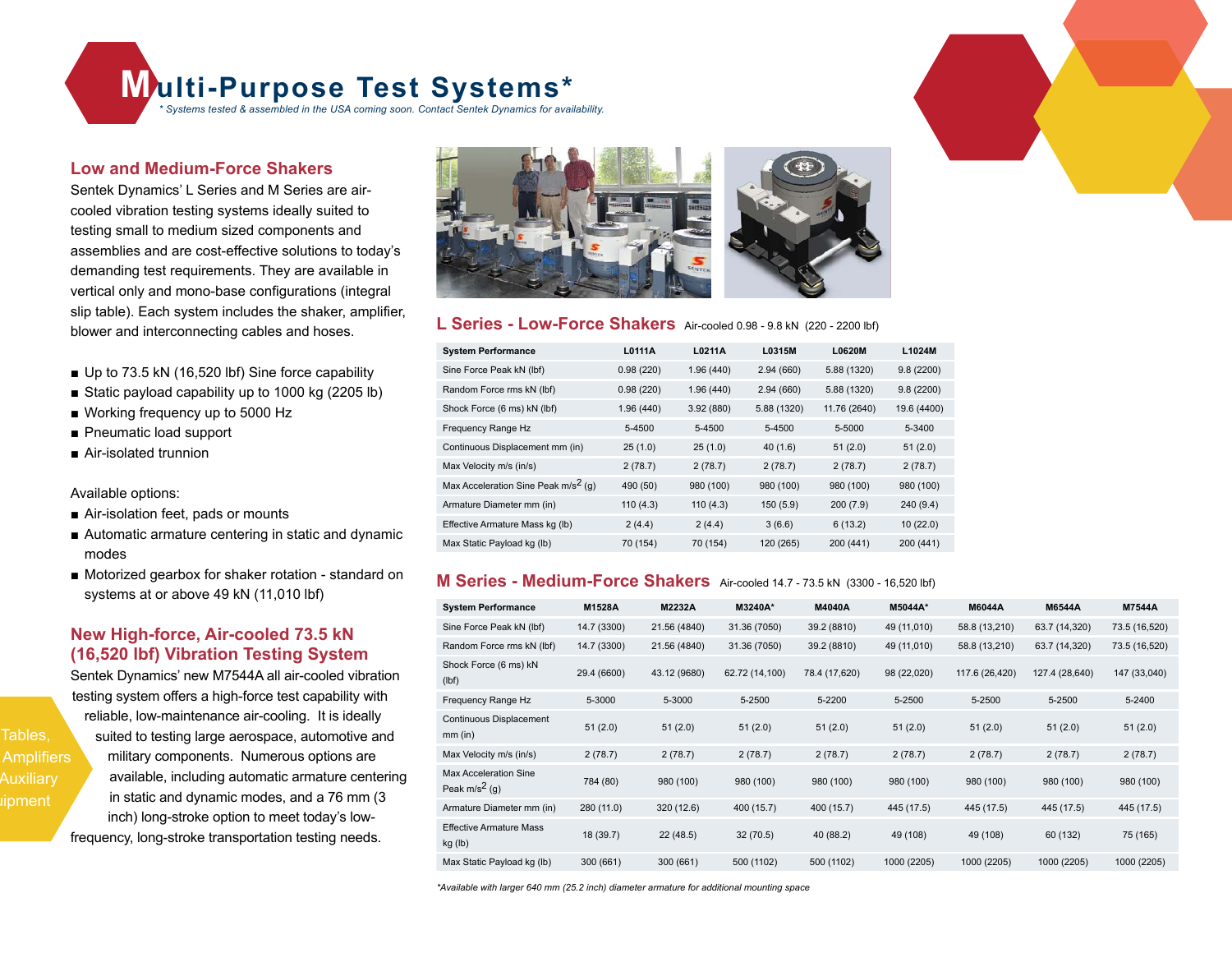**Real World Dynamic Simulation Systems tested & assembled in the USA coming soon. Contact Sentek Dynamics for availability.** 

#### **Long-Stroke Shakers**

Transportation and package test requirements require low-frequency and large displacement performance. Sentek Dynamics' long-stroke T Series vibration testing systems are designed for test requirements normally performed by servo-hydraulic shakers. Compared to a servo-hydraulic shaker where the maximum test frequency is limited to approximately 450 Hz, Sentek Dynamics' T Series is capable of up to 3000 Hz.

- Up to 52.9 kN (11,890 lbf) Sine force capability
- Static payload capability up to 800 kg (1764 lb)
- Working frequency up to 3000 Hz
- Displacements up to 100 mm (3.9 in)
- Pneumatic load support
- Air-isolated trunnion

#### Available options:

- Air-isolation feet, pads, or mounts
- Automatic armature centering in static and dynamic modes
- Low and high-pressure slip tables for horizontal testing
- Motorized gearbox for shaker rotation

#### **T Series - Long-Stroke Shakers**

Air-cooled 29.4 - 52.9 kN (6600 - 11,890 lbf)

| <b>System Performance</b>              | T3034A        | T4044M        | T5444A         |
|----------------------------------------|---------------|---------------|----------------|
| Sine Force Peak kN (lbf)               | 29.4 (6600)   | 39.2 (8810)   | 52.9 (11,890)  |
| Random Force rms kN (lbf)              | 20.58 (4620)  | 39.2 (8810)   | 42.32 (9510)   |
| Shock Force (6 ms) kN (lbf)            | 58.8 (13,210) | 78.4 (17,620) | 105.8 (23,780) |
| Frequency Range Hz                     | 5-3000        | 5-2200        | 5-2300         |
| Continuous Displacement mm (in)        | 100(3.9)      | 100(3.9)      | 100(3.9)       |
| Max Velocity m/s (in/s)                | 2.4(94.4)     | 2.4(94.4)     | 2.4(94.4)      |
| Max Acceleration Sine Peak $m/s^2$ (q) | 784 (80)      | 784 (80)      | 784 (80)       |
| Armature Diameter mm (in)              | 320 (12.6)    | 445 (17.5)    | 445 (17.5)     |
| Effective Armature Mass kg (lb)        | 37.5 (82.7)   | 50 (110)      | 68 (150)       |
| Max Static Payload kg (lb)             | 500 (1102)    | 500 (1102)    | 800 (1764)     |

#### **Simultaneous 3-Axis Shakers**

Reproduction of a real-world environment in many cases requires a simultaneous 3-axis (X, Y and Z axes) vibration testing system to reproduce the failure mode which the single-axis test cannot.

The Sentek Dynamics' MA Series is the affordable solution to MIL-STD-810H, Method 527 requirements for multi-exciter (axis) testing.

- Up to 58.8 kN (13,210 lbf) Sine force capability per axis
- Working platform size up to 1200 x 1200 mm
- Three frequency ranges: High (H), Medium (M), and Low (L)



#### **MA Series - Simultaneous 3-Axis Shakers**

Air-cooled 9.8 - 58.8 kN (2200 - 13,210 lbf) Popular high-frequency (H) models shown below.

| <b>System Performance</b>                       | MA-1000-4H  | MA-2000-411 | MA-3000-4H  | MA-5000-511 | MA 6000 5H    |
|-------------------------------------------------|-------------|-------------|-------------|-------------|---------------|
| Sine Force Peak kN (lbf)                        | 9.8(2200)   | 19.6 (4400) | 29.4 (6600) | 49 (11,010) | 58.8 (13,210) |
| Random Force rms kN (lbf)                       | 6.86 (1540) | 13.7 (3070) | 20.5 (4600) | 34.3 (7710) | 43.1 (9680)   |
| Frequency Range Hz                              | 5-2000      | $5 - 2000$  | 5-2000      | 5-2000      | 5-2000        |
| Max Velocity m/s (in/s)                         | 1(39.4)     | 1.2(47.2)   | 1.1(43.3)   | 1.5(59.1)   | 1.5(59.1)     |
| Max Acceleration Sine Peak m/s <sup>2</sup> (q) | 78.4 (8)    | 78.4 (8)    | 78.4 (8)    | 78.4 (8)    | 78.4 (8)      |
| Platform Size mm (in)                           | 400 (15.7)  | 400 (15.7)  | 400 (15.7)  | 500 (19.7)  | 500 (19.7)    |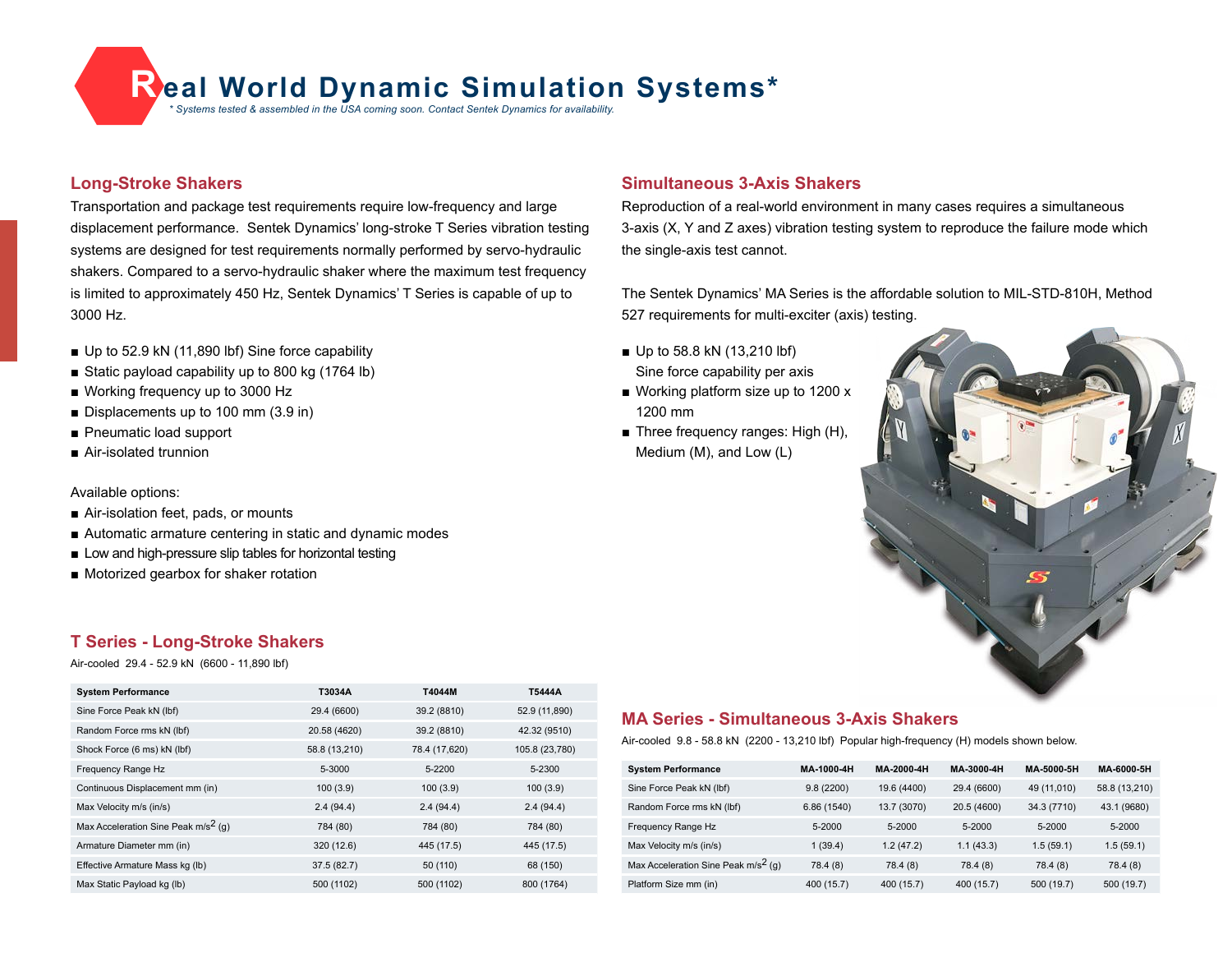**Water-Cooled Vibration Test Systems tested & assembled in the USA coming soon. Contact Sentek Dynamics for availability.** 

#### **High and Extra High-Force Shakers**

Sentek Dynamics' H Series and E Series are watercooled vibration testing systems designed for highforce, long-duration development and production testing of large aerospace, automotive and industrial components and assemblies. Like Sentek Dynamics' air-cooled systems they provide cost-effective solutions to today's demanding test requirements. They are available in vertical only and mono-base configurations (integral slip table). Each system includes the shaker, amplifier, cooling unit and interconnecting cables and hoses.



- Up to 392 kN (88,120 lbf) Sine force capability
- Static payload capability up to 6000 kg (13,228 lb)
- Working frequency up to 2500 Hz
- Pneumatic load support
- Air-isolated trunnion
- Motorized gearbox for shaker rotation standard

Available options:

- Air-isolation pads or mounts
- Automatic armature centering in static and dynamic modes
- Extended stroke available on most models
- Low and high-pressure slip tables for horizontal testing

#### **H Series - High-Force Water-Cooled Shakers** Water-cooled 63.7 - 156.8 kN (14,320 - 35,250 lbf)

| <b>System Performance</b>              | <b>H6544A</b>  | <b>H8044A</b>  | <b>H10056A</b> | H12056A        | <b>H16064A</b> |
|----------------------------------------|----------------|----------------|----------------|----------------|----------------|
| Sine Force Peak kN (lbf)               | 63.7 (14,320)  | 78.4 (17,620)  | 98 (22,030)    | 117.6 (26,430) | 156.8 (35,250) |
| Random Force rms kN (lbf)              | 63.7 (14,320)  | 78.4 (17,620)  | 98 (22,030)    | 117.6 (26,430) | 156.8 (35,250) |
| Shock Force (6 ms) kN (lbf)            | 127.4 (28,640) | 156.8 (35,250) | 196 (44,060)   | 235.2 (52,870) | 313.6 (70,500) |
| Frequency Range Hz                     | 5-2500         | 5-2500         | 5-2400         | 5-2400         | 5-2200         |
| Continuous Displacement mm (in)        | 51(2.0)        | 51(2.0)        | 51(2.0)        | 51(2.0)        | 51(2.0)        |
| Max Velocity m/s (in/s)                | 2(78.7)        | 2(78.7)        | 2(78.7)        | 2(78.7)        | 2(78.7)        |
| Max Acceleration Sine Peak $m/s^2$ (g) | 980 (100)      | 980 (100)      | 980 (100)      | 980 (100)      | 980 (100)      |
| Armature Diameter mm (in)              | 445 (17.5)     | 445 (17.5)     | 560 (22.0)     | 560 (22.0)     | 640 (25.2)     |
| Effective Armature Mass kg (lb)        | 60 (132)       | 80 (176)       | 100 (220)      | 100 (220)      | 160 (353)      |
| Max Static Payload kg (lb)             | 1000 (2205)    | 1000 (2205)    | 1500 (3307)    | 1500 (3307)    | 2000 (4409)    |

#### **E Series - Extra High-Force Water-Cooled Shakers** Water-cooled 196 - 392 kN (44,060 - 88,120 lbf)

| <b>System Performance</b>              | E20064A      | E30076A       | E40086A       |
|----------------------------------------|--------------|---------------|---------------|
| Sine Force Peak kN (lbf)               | 196 (44,060) | 294 (66,090)  | 392 (88,120)  |
| Random Force rms kN (lbf)              | 137 (30,790) | 205 (46,080)  | 274 (61,590)  |
| Shock Force (6 ms) kN (lbf)            | 392 (88,120) | 588 (132,180) | 784 (176,250) |
| Frequency Range Hz                     | 5-2200       | 5-1900        | 5-1700        |
| Continuous Displacement mm (in)        | 51(2.0)      | 51(2.0)       | 51(2.0)       |
| Max Velocity m/s (in/s)                | 2(78.7)      | 1.8(70.8)     | 1.8(70.8)     |
| Max Acceleration Sine Peak $m/s^2$ (g) | 980 (100)    | 980 (100)     | 980 (100)     |
| Armature Diameter mm (in)              | 640 (25.2)   | 760 (29.9)    | 860 (33.9)    |
| Effective Armature Mass kg (lb)        | 160 (353)    | 230 (507)     | 350 (772)     |
| Max Static Payload kg (lb)             | 2000 (4409)  | 3200 (7055)   | 6000 (13,228) |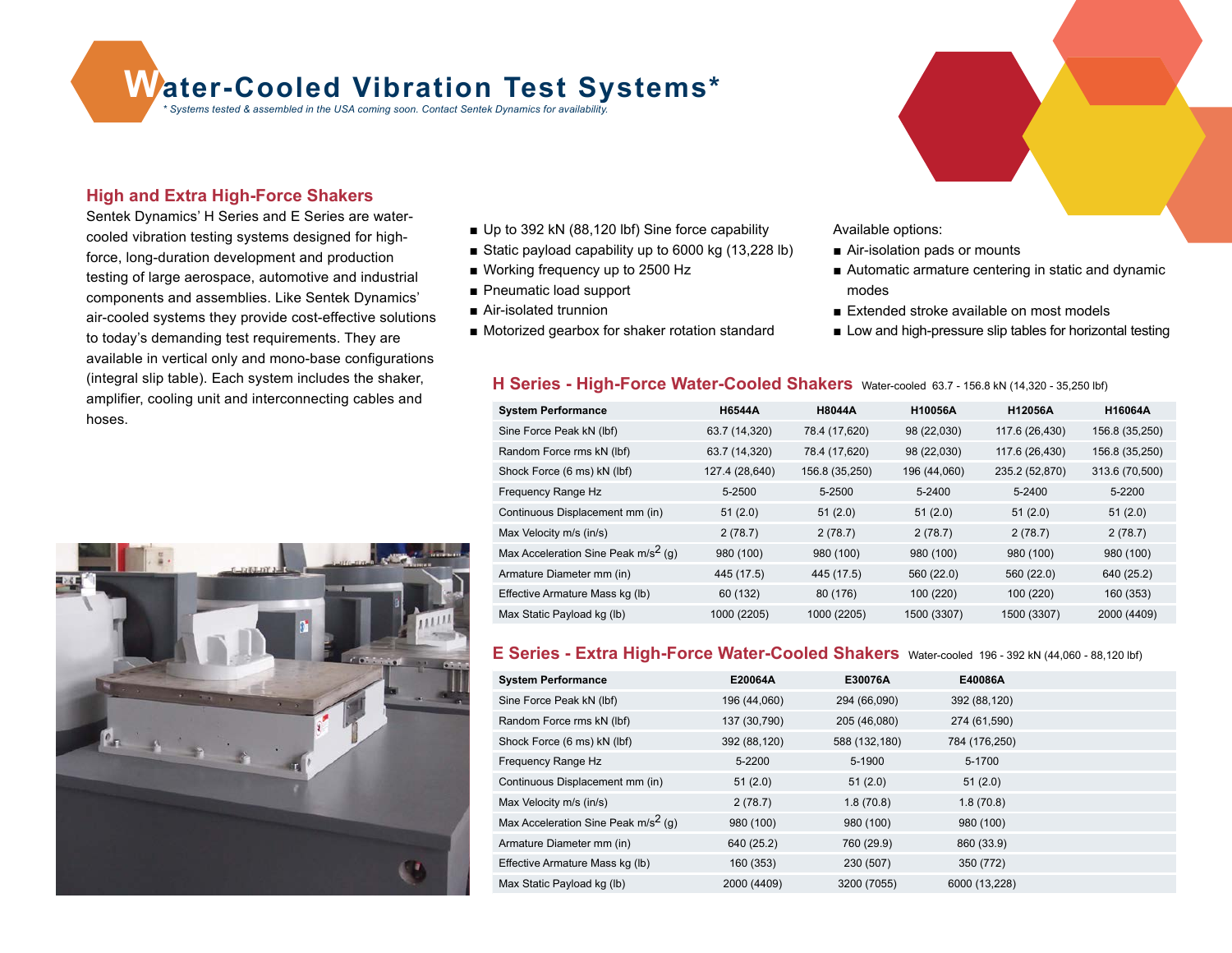## **TURN-KEY VIBRATION TEST SOLUTIONS**

with Sentek Dynamics shakers and Crystal Instruments vibration control system . . . delivering what test engineers demand.

Sentek Dynamics has the unique ability to provide turn-key vibration testing solutions. Along with its sister company Crystal Instruments, Sentek Dynamics can offer a vibration test system complete with shaker and Spider vibration controller. This simplifies system purchasing and provides a single source for training and system support issues. $10 - 10 - 10 - 10$  $11.1.1$  $\widehat{\mathbb{Q}}$  ,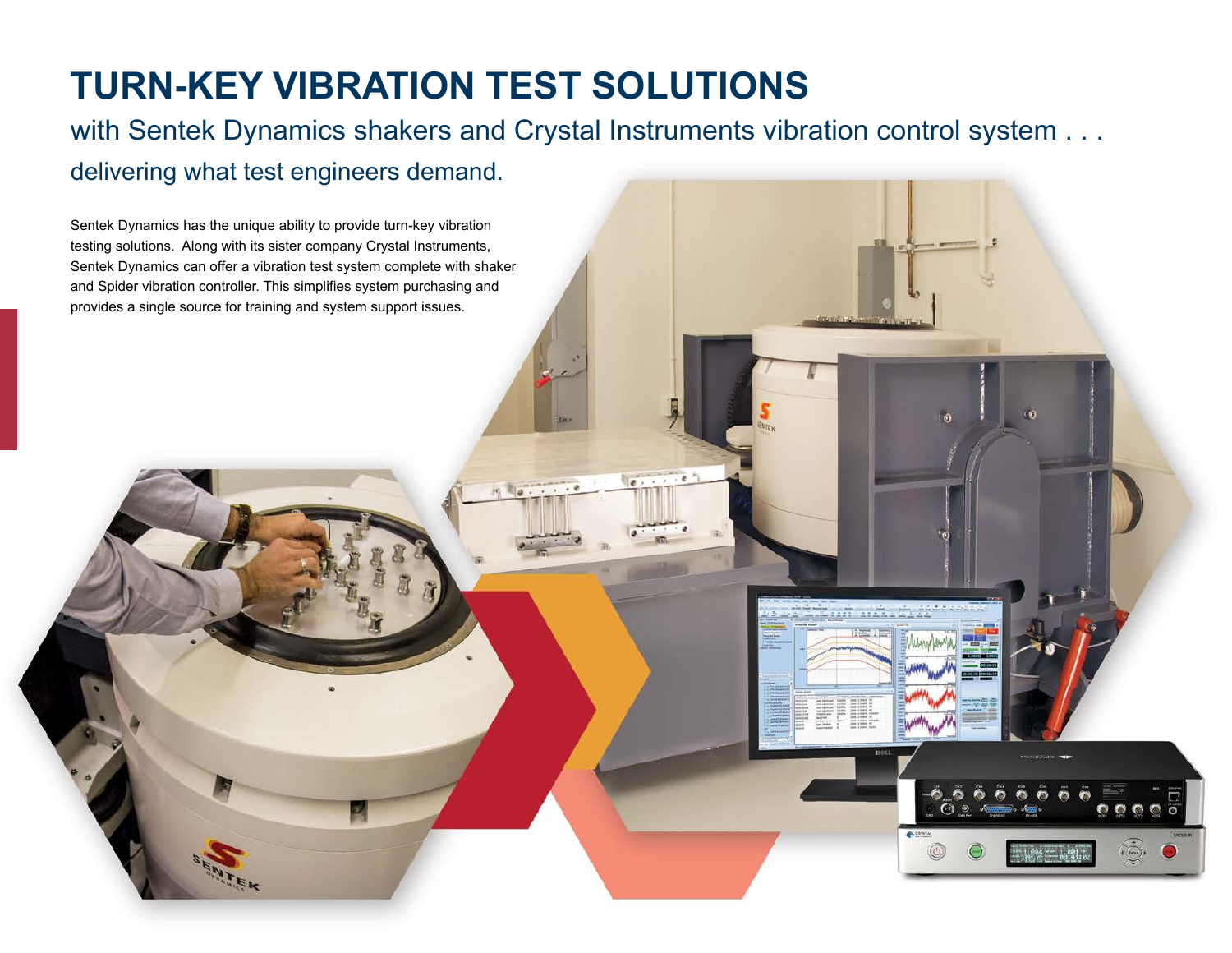## **The SPIDER family represents the fourth generation of vibration controllers fully networked, built on Ethernet with IEEE 1588 time synchronization.**

Developed by our sister company, Crystal Instruments, the Spider family of vibration controllers are highly modular, distributed and scalable vibration control systems. The Spider family represents the fourth generation of vibration control systems because it implements advanced technology not seen in the previous generations.

#### **DSP CENTRALIZED ARCHITECTURE**

With DSP centralized hardware architecture, the realtime measurement and control processes are all run on the front-end hardware; users can utilize all of the capabilities of the host computer for other tasks. This multi-tasking concept guarantees powerful and time efficient vibration testing, even with time critical tests. More importantly, it provides a unique and important safety feature: any computer or network failure will not affect the vibration control.

#### **LATEST HARDWARE DESIGN**

The Spider front-ends have voltage, IEPE and charge inputs which are ideal for shock, vibration, and acoustic measurement, strain or general purpose voltage measurement. The internal flash memory stores test configuration data for controlling up to hundreds of channels simultaneously and stores real-time analysis data. Multiple output channels provide various signal output waveforms that are synchronized with the input sampling rate. Ten monitoring connections on each unit are used to read analog input and output signals. There is a built-in isolated digital I/O to interface with other hardware. Our scalable architecture allows users to employ as many as 512 input channels for the utmost spatial resolution. Sampling to 102.4 kHz

provides excellent time resolution while spectra with up to 12,800 lines may be controlled. Data is stored into 4 GB of internal flash memory. Increased storage space is possible with the addition of a 250 GB external unit.

#### **SIMPLE NETWORK CONNECTION**

Ethernet connectivity allows Spiders to be located far from the host PC. This distributed structure greatly reduces noise and electrical interference in the system. A single PC can monitor and control multiple controllers over a network. Since the control processing and data recording are executed locally inside the controller, the network connection does not affect control reliability. With wireless network routers, a PC connects easily to the Spiders remotely via Wi-Fi.

#### **TIME SYNCHRONIZATION BETWEEN MULTIPLE MODULES**

The Spider is built on IEEE 1588 Precision Time Protocol (PTP) time synchronization technology. This technology allows remote input modules to be connected solely by Ethernet while still providing sampling and triggering synchronizations with an accuracy of 50 ns. All input channels across the system are amplitude matched within 0.1 dB and phase matched within 1° over a 20 kHz bandwidth. With this unique technology and highspeed Ethernet data transfer, the distributed components on the network truly act as one integrated system. The cable length can be up to 100 meters when using CAT6 Ethernet cables.

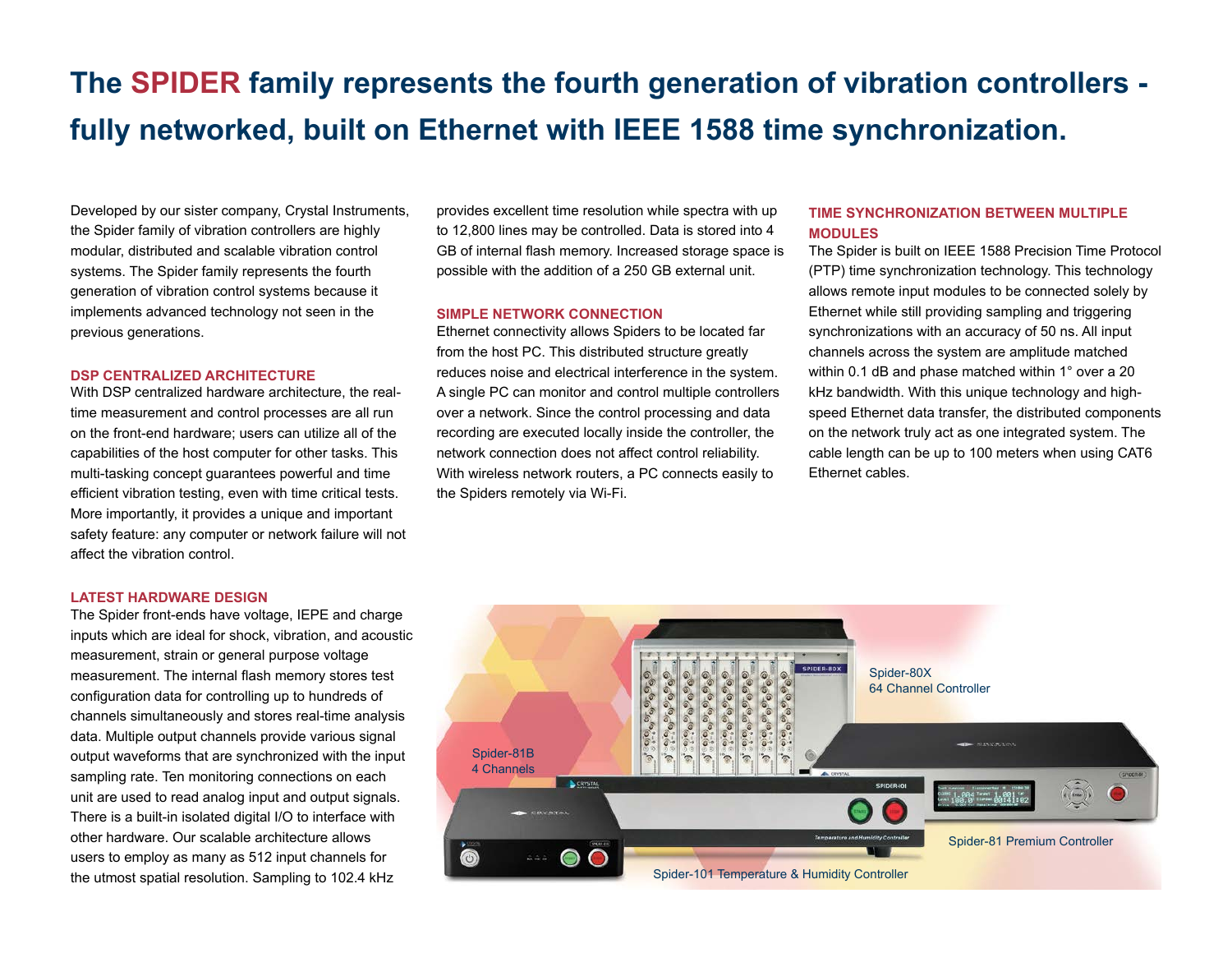### **THE SPIDER FAMILY SOFTWARE - Individual Modules**

#### **Random Vibration Control**

Random Vibration Control provides precise multi-channel control in real time. The device under test is subjected to true random noise with a precisely shaped spectrum with either Gaussian or non-Gaussian amplitude statistics.

#### **Sine on Random Control**

Up to 12 independently sweeping controlled sine tones may be added to the broadband random signal. Each sine tone has its own sweeping schedule and range. Tones can be turned on and off manually or by a predefined schedule.

#### **Random on Random Control**

Up to 12 independent (stationary or sweeping) random narrowband signals may be superimposed on the broadband random signal. Each narrow-band has its own sweeping schedule and range. They can be turned on and off by a predefined schedule or manually.

#### **Swept Sine Control**

Swept Sine Vibration Control provides precise multi-channel control in real time. It provides a spectrally pure undistorted sine wave and a control dynamic range of up to 100 dB. As many as 512 channels can be enabled for Control, Notching, Monitoring and time-data recording.

#### **Multi-Sine Control**

Multi-Sine control enables multiple sine tones sweeping simultaneously and ensures that multiple resonant frequencies of the structure can be excited. With multiple sine tone excitation, the required time duration of sine testing can be reduced significantly.

#### **Total Harmonic Distortion (THD) Measurement for Sine**

This option adds the ability of computing Total Harmonic Distortion (THD) of the control and Input signals. THD plots can be generated while a drive signal either steps through multiple discrete frequencies or a swept sine tone is within a predefined range.

#### **Classical Shock Control**

Classical Shock Control provides precise, real-time, multichannel control and analysis of a transient motion in the time domain. Classical pulse shapes include half-sine, haversine, terminal-peak sawtooth, initial-peak saw tooth, triangle,

rectangle, and trapezoid. Applicable Test Standards include MIL-STD-810F, MIL-STD-202F, ISO 9568 and IEC 60068 (plus user-defined specifications).

#### **Transient Time History Control (TTH)**

Targeting seismic simulation applications, TTH controls shaker motion to match any user defined transient waveform. Time waveforms can be imported to EDM in various formats. Scaling, editing, digital re-sampling, high-pass or low-pass filtering and compensation will tailor the waveform so that it may be duplicated on a particular shaker.

#### **Shock Response Spectrum (SRS) Synthesis and Control**

The SRS synthesis and control package provides the means to control the measured SRS of the DUT to match a target SRS, the Required Response Spectrum (RRS). The necessary drive time history is synthesized from damped-sine or sinebeat wavelets. Damped Sine Parameters include frequency, amplitude, critical damping factor, and delay. Waveforms may be automatically synthesized from a user-specified SRS reference profile.

#### **Time Waveform Replication**

Time Waveform Replication (TWR) provides precise, real-time, multi-channel control for long duration waveform duplication. TWR includes the Waveform Editor, a flexible importing and editing tools for long waveform signals. The Recording option records time stream data at the full sample rate on all input channels.

#### **Individual Software Modules include:**

- **Waveform Editor**
- **Multi-Shaker Control for Sine or Random**
- **Non-Acceleration Control**
- **Real-Time Sine Reduction**
- **Sensor Calibration**
- **Front-end Calibration Tool (FECT)**
- **Data Transfer Tool**
- **Dynamic Signal Analysis & Post Processing Function**

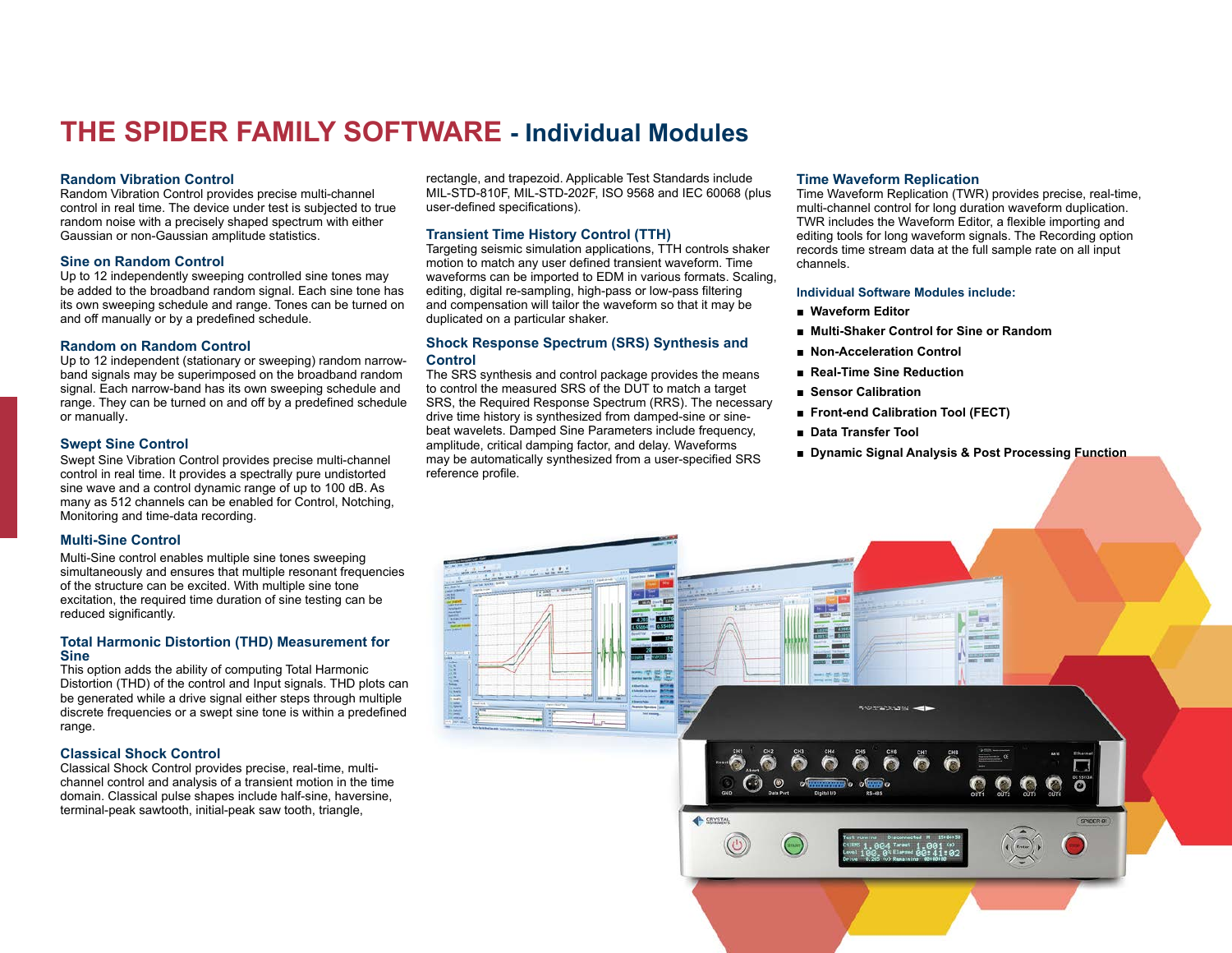## **High Performance Vibration Test Systems tested & assembled in the USA coming soon. Contact Sentek Dynamics for availability.**



#### **P Series**

**High-Performance Shakers** Air and Water-cooled 34.3 - 78.4 kN (7710 - 17,620 lbf)

| <b>System Performance</b>              | P3532M        | <b>P6044A</b>  | <b>P8044A</b>  |
|----------------------------------------|---------------|----------------|----------------|
| Sine Force Peak kN (lbf)               | 34.3 (7710)   | 58.8 (13,210)  | 78.4 (17,620)  |
| Random Force rms kN (lbf)              | 24 (5390)     | 39.2 (8810)    | 78.4 (17,620)  |
| Shock Force (6 ms) kN (lbf)            | 68.6 (15,420) | 117.6 (26,430) | 156.8 (35,250) |
| Frequency Range Hz                     | 2-3000        | 2-2800         | 2-2500         |
| Continuous Displacement mm (in)        | 51(2.0)       | 51(2.0)        | 51(2.0)        |
| Max Velocity m/s (in/s)                | 2(78.7)       | 2(78.7)        | 2(78.7)        |
| Max Acceleration Sine Peak $m/s^2$ (q) | 1470 (150)    | 1470 (150)     | 1470 (150)     |
| Armature Diameter mm (in)              | 320 (12.6)    | 445 (17.5)     | 445 (17.5)     |
| Effective Armature Mass kg (lb)        | 23.3(51.4)    | 40 (88.2)      | 53 (116.8)     |
| Max Static Payload kg (lb)             | 500 (1102)    | 600 (1323)     | 800 (1764)     |

#### **High-Performance Shakers**

With a max acceleration of 150 g Sine and a range of 34.3 to 78.4 kN (7710 to 17,620 lbf) Sine force peaks, the Sentek Dynamics' P Series vibration testing systems offer exceptional performance at an affordable price. The P Series is available in vertical and horizontal operation with an optional slip table.

- 78.4 kN (17,620 lbf) Sine force capability
- Max acceleration 150 g Sine peak
- Max static payload capability 800 kg (1764 lb)
- Minimum frequency of 2 Hz with a working frequency up to 3000 Hz
- Pneumatic load support
- Air-isolated trunnion

#### Available options:

- Air-isolation feet, pads, or mounts
- Automatic armature centering in static and dynamic modes
- Low and high-pressure slip tables for horizontal testing
- Motorized gearbox for shaker rotation

#### **Auxiliary Equipment and Accessories Head Expanders and Fixtures**

Sentek Dynamics provides a wide-variety of standard head expanders with and without guidance or load support and guidance. Cube, L-type and T-type fixtures for testing multiple

components are available to accommodate multi-axis testing without a slip table.

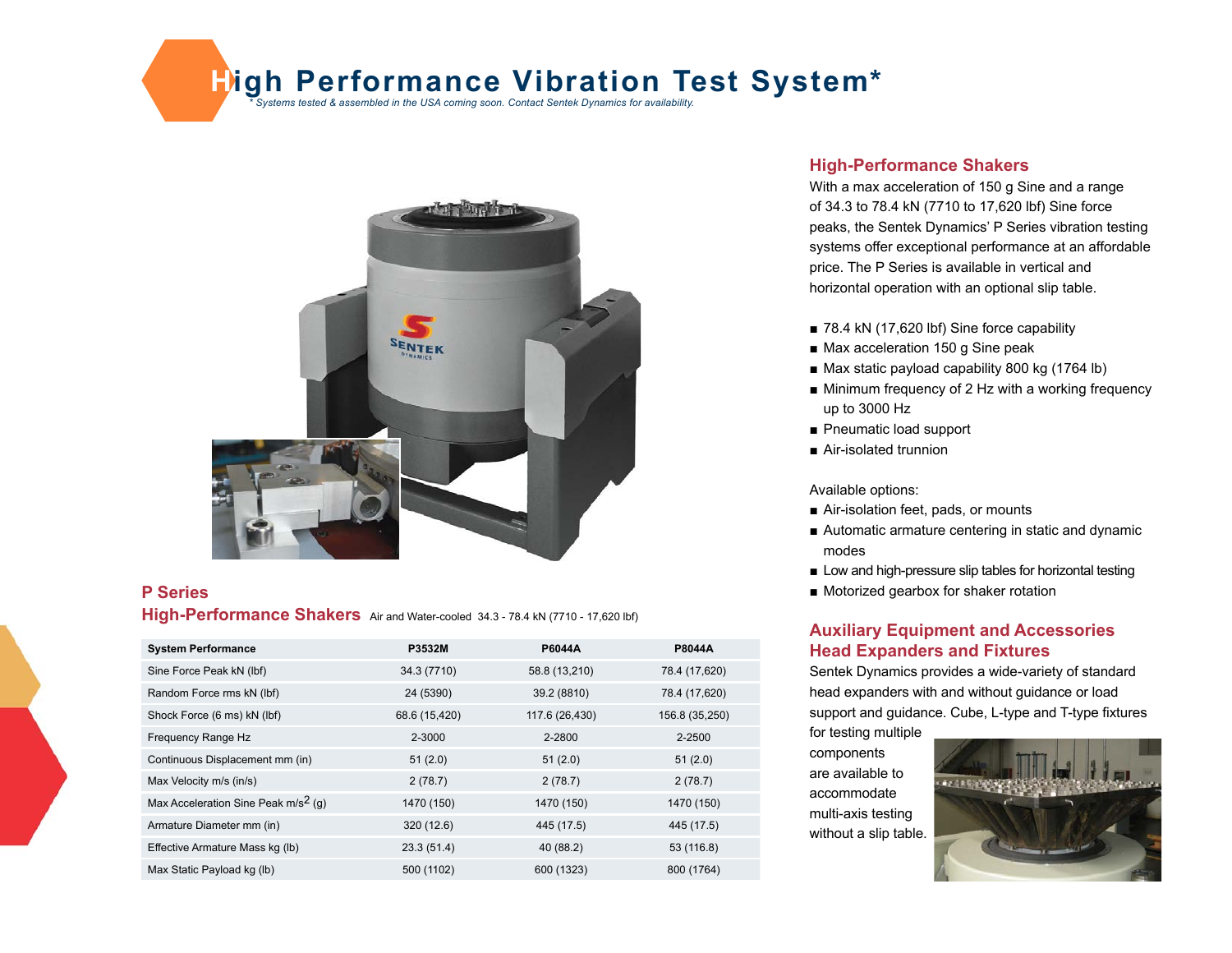**M ono-base Slip Tables\*** *\* Systems tested & assembled in the USA coming soon. Contact Sentek Dynamics for availability.*

With today's demanding test requirements there is an increasing need for slip tables to facilitate testing in a horizontal position. Sentek Dynamics offers mono-base slip tables in low and high-pressure designs in standard sizes ranging from 300 mm (12 inches) to 2500 mm (98 inches). Custom sizes are also available including expandable slip tables when a larger mounting area is occasionally required.

In a mono-base configuration the shaker and slip table share a structural steel body that enables rapid conversion between vertical and horizontal positions, and the accurate alignment of the shaker relative to the slip table when rotated to the horizontal position.

#### **LST Series**

Sentek Dynamics' low-pressure LST Series slip tables provide an affordable solution to horizontal testing



requirements. LST Series slip tables utilize V-groove bearings to guide the magnesium slip plate over an oil-film on a precision ground granite slab. Oil from an integral hydraulic power supply is dispersed through ports in the granite slab under the magnesium slip plate.

- Affordable solution for horizontal testing
- Integral hydraulic pump, reservoir and filter

#### **LST and HST Series - Mono-base and Slip Tables**





#### **HST Series**

High-pressure slip tables utilizing T-slot bearings designed for testing heavy payloads with a high center of gravity. The HST Series provides the highest resistance to pitch, roll and yaw over-turning moments.

- Optimum solution for testing heavy payloads with a high center of gravity
- Separate hydraulic power supply and oil cooler
- More reliable than hydrostatic journal bearings
- Lower maintenance costs over an extended period of time

| <b>Max Payload</b><br><b>Series</b><br>Designation<br>kg (lb) |                               | <b>Slip Plate</b>      | <b>Slip Plate</b>         |                                          | Total                        | <b>Total Slip</b>      | <b>Over-Turning Moments</b> |                      |             |
|---------------------------------------------------------------|-------------------------------|------------------------|---------------------------|------------------------------------------|------------------------------|------------------------|-----------------------------|----------------------|-------------|
|                                                               | <b>Thickness</b><br>$mm$ (in) | <b>Mass</b><br>kg (lb) | No. of<br><b>Bearings</b> | <b>Bearing</b><br><b>Mass</b><br>kg (lb) | <b>Table Mass</b><br>kg (lb) | Pitch<br>kN-m (lbf-ft) | Roll<br>kN-m (lbf-ft)       | Yaw<br>kN-m (lbf-ft) |             |
| <b>LST300A</b>                                                | 100 (220)                     | 25(1.0)                | 7(15.4)                   | $\mathbf{1}$                             | 2(4.4)                       | 9(19.8)                | 0.5(369)                    | 0.5(369)             | 0.2(148)    |
| <b>LST400M</b>                                                | 150 (331)                     | 25(1.0)                | 8(17.6)                   | $\mathbf{1}$                             | 2(4.4)                       | 10(22.0)               | 0.875(645)                  | 0.875(645)           | 0.2(148)    |
| LST500MT                                                      | 150 (331)                     | 25(1.0)                | 10(22.0)                  | $\overline{2}$                           | 4(8.8)                       | 14 (30.9)              | 1.538 (1134)                | 1.538 (1134)         | 0.2(148)    |
| <b>LST500M</b>                                                | 300 (661)                     | 45(1.8)                | 20(44.1)                  | $\overline{2}$                           | 4(8.8)                       | 24 (52.9)              | 1.538 (1134)                | 1.538 (1134)         | 0.2(148)    |
| <b>LST600M</b>                                                | 300 (661)                     | 45(1.8)                | 30(66.1)                  | $\overline{2}$                           | 4(8.8)                       | 34 (75.0)              | 2.2(1623)                   | 2.2(1623)            | 0.2(148)    |
| <b>LST700M</b>                                                | 300 (661)                     | 45(1.8)                | 44 (97.0)                 | $\overline{2}$                           | 4(8.8)                       | 48 (106)               | 3(2213)                     | 3(2213)              | 0.2(148)    |
| <b>LST800M</b>                                                | 400 (882)                     | 45(1.8)                | 56 (123)                  | $\overline{2}$                           | 4(8.8)                       | 60 (132)               | 3.9(2876)                   | 3.9 (2876)           | 0.2(148)    |
| <b>LST900M</b>                                                | 400 (882)                     | 45(1.8)                | 74 (163)                  | $\overline{2}$                           | 4(8.8)                       | 78 (172)               | 4.9(3614)                   | 4.9(3614)            | 0.2(148)    |
| <b>LST1000M</b>                                               | 500 (1102)                    | 50(2.0)                | 97 (214)                  | 4                                        | 8(17.6)                      | 105 (231)              | 6.6(4868)                   | 6.6(4868)            | 1.4(1033)   |
| <b>LST1200M</b>                                               | 500 (1102)                    | 50(2.0)                | 136 (300)                 | $\overline{4}$                           | 8(17.6)                      | 144 (317)              | 9.1(6712)                   | 9.1(6712)            | 1.54 (1136) |
| <b>LST1500M</b>                                               | 800 (1764)                    | 50(2.0)                | 223 (492)                 | 6                                        | 12(26.5)                     | 235 (518)              | 14.75 (10,879)              | 14.75 (10,879)       | 3.15(2323)  |
| <b>LST1800M</b>                                               | 1000 (2205)                   | 60(2.4)                | 350 (772)                 | 6                                        | 12(26.5)                     | 362 (798)              | 20.7 (15,268)               | 20.7 (15,268)        | 3.78 (2788) |
| <b>LST2000M</b>                                               | 1000 (2205)                   | 60(2.4)                | 462 (1019)                | 8                                        | 16(35.3)                     | 478 (1054)             | 27.2 (20,062)               | 27.2 (20,062)        | 5.6 (4130)  |
| <b>HST800M</b>                                                | 8000 (17,637)                 | 45(1.8)                | 59 (130)                  | $\overline{4}$                           | 22(48.5)                     | 81 (179)               | 45 (33,190)                 | 38 (28,027)          | 8.6 (6343)  |
| <b>HST900M</b>                                                | 8000 (17,637)                 | 45(1.8)                | 73 (161)                  | $\overline{4}$                           | 22 (48.5)                    | 95 (209)               | 45 (33,190)                 | 38 (28,027)          | 8.6 (6343)  |
| <b>HST1000M</b>                                               | 10,000 (22,046)               | 50(2.0)                | 95.5 (211)                | 9                                        | 49.5 (109)                   | 145 (320)              | 90 (66,381)                 | 82 (60,480)          | 15 (11,063) |
| <b>HST1200M</b>                                               | 10,000 (22,046)               | 50(2.0)                | 133.5 (294)               | 9                                        | 49.5 (109)                   | 183 (403)              | 112 (82,607)                | 98 (72,281)          | 17 (12,539) |
| <b>HST1500M</b>                                               | 15,000 (33,069)               | 50(2.0)                | 204 (450)                 | 16                                       | 88 (194)                     | 292 (644)              | 200 (147,512)               | 156 (115,060)        | 24 (17,702) |
| <b>HST1800M</b>                                               | 15,000 (33,069)               | 50(2.0)                | 296 (653)                 | 16                                       | 88 (194)                     | 384 (847)              | 224 (165,214)               | 178 (131,286)        | 28 (20,652) |
| <b>HST2000M</b>                                               | 18,000 (39,683)               | 60(2.4)                | 460.5 (1015)              | 25                                       | 137.5 (303)                  | 598 (1318)             | 238 (175,540)               | 195 (143,825)        | 36 (26,552) |
| <b>HST2500M</b>                                               | 25,000 (55,116)               | 60(2.4)                | 711 (1567)                | 36                                       | 198 (437)                    | 909 (2004)             | 265 (195,454)               | 202 (148,988)        | 45 (33,190) |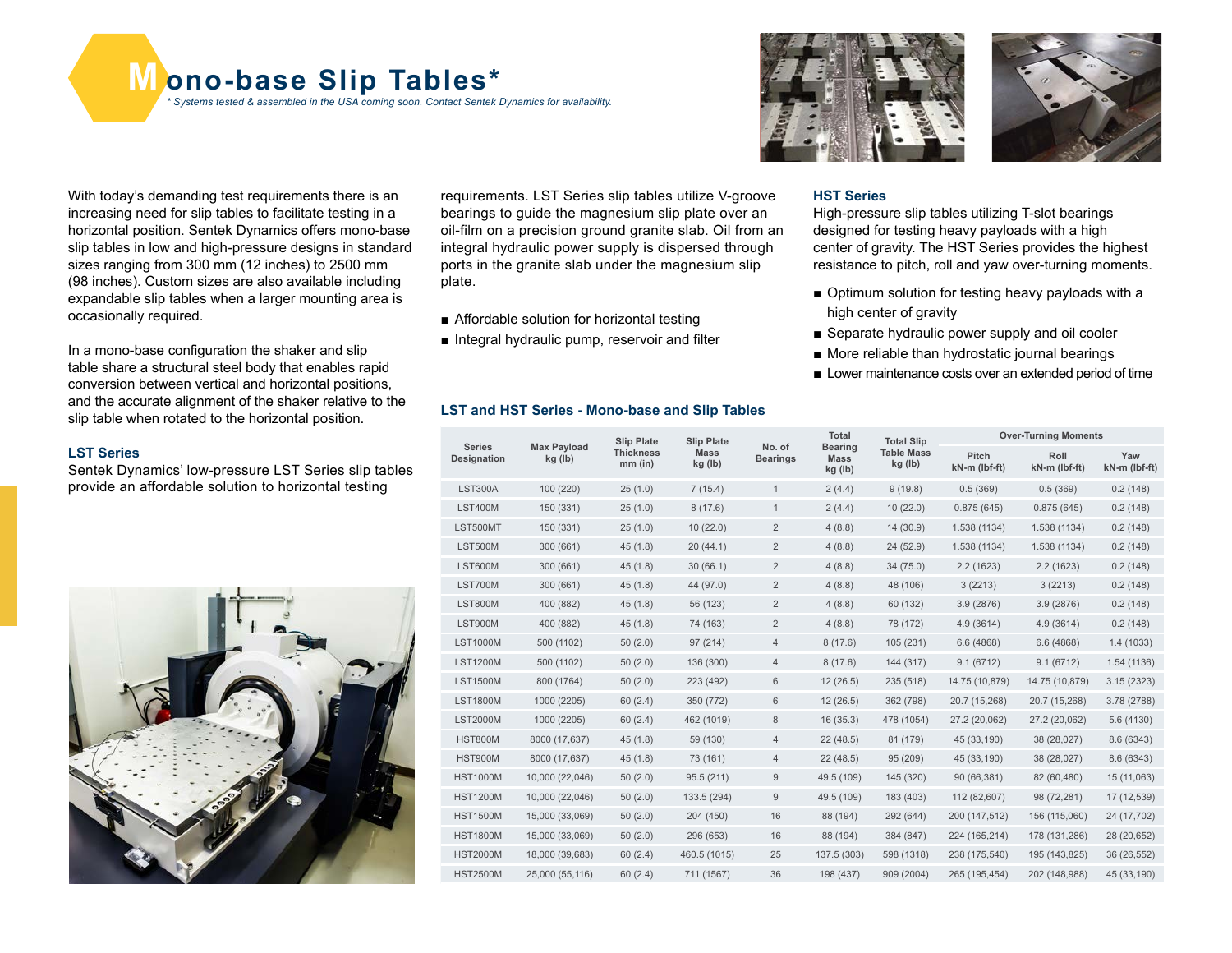**Power Amplifiers\*** *\* Systems tested & assembled in the USA coming soon. Contact Sentek Dynamics for availability.*

#### **Digital Switching Power Amplifiers**

Sentek Dynamics' modular digital switching (Class D) PA Series power amplifiers are air-cooled and designed for maximum reliability and efficiency. Rated power outputs range from 2 to 400 kVA. All amplifiers are provided with locking casters and BNC connectors on the front and rear panels of the logic control module. The power supply for shaker field coils and ancillary units are provided by the amplifier. Integrated ancillary units can be part of the start-up and stop sequences.

The logic control module with an LCD display and interactive microprocessor provides a user friendly interface and compatibility with most electrodynamic shakers. System status is continuously displayed and fault events are displayed on the LCD panel. Any over-current, over-travel, over-temperature or shortcircuit will trigger an immediate system interrupt.

A remote control panel is available that duplicates the features and functions of the logic control module front panel.

Designed to reduce the loss of power in the event of a failed component, each 12 kVA power-module consists of two independent 6 kVA sub-modules



utilizing the latest in MOSFET technology. Ample aircooling is provided to allow continuous operation at high-output levels.

- LCD panel displays system status with instantaneous output voltage and current
- Conversion efficiency greater than 90%
- High modulation switching frequency
- High signal to noise ratio
- Low total harmonic distortion
- Certified to meet applicable CE requirements for EMC and safety

#### **Linear Power Amplifiers**

Sentek Dynamics' LA Series compact linear power amplifiers are designed to be used with Sentek Dynamics' line of permanent magnet desk top and modal shakers. They are adaptable to other manufacturer's permanent magnet shakers and applications requiring a linear amplifier. The LA Series of amplifiers is available with outputs ranging from 100 to 800 VA.



#### **Replacement Amplifiers**

Sentek Dynamics offers a full line of high-performance digital switching power amplifiers. These amplifiers are offered as replacements for older vacuum tube amplifiers and bipolar transistor amplifiers.

Many vibration test systems purchased over the last 40 years include low-efficiency water-cooled power amplifiers housed in large multi-bay cabinets. These old technology amplifiers consume large amounts of 3-phase electrical power, occupy excessive amounts of valuable floor space and require environmentally "unfriendly" watercooling systems. All of these problems have one solution – a new highly efficient, air-cooled digital switching power amplifier from Sentek Dynamics.